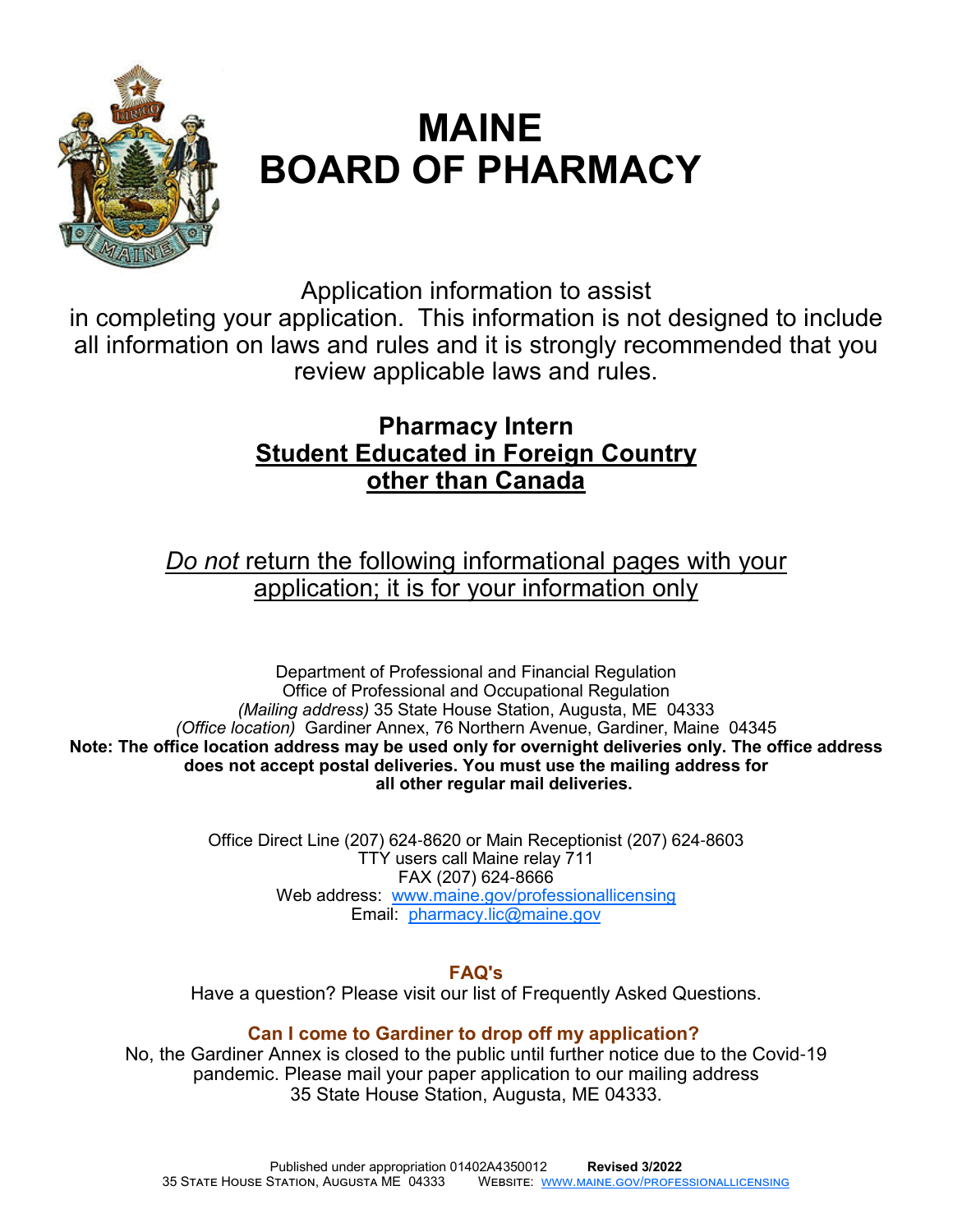# **APPLICATION INSTRUCTIONS PHARMACY INTERN**

#### **\*\*Fax submissions of applications and supporting documentation will not be accepted.**

**Board and Related Laws and Rules.** Laws and rules are available online at our website. Following is a suggested list of laws and regulations for you to read and become familiar with. This list may not be inclusive, for more detailed information visit our website at www.maine.gov/ professionallicensing

- Maine Pharmacy law 32 MRS, Chapter 117
- Maine Board of Pharmacy rules 02 392 Chapters 1-34
- Maine Department of Professional and Financial Regulation, Office of Professional and Occupational Regulation law 10 MRS. §8001-8003 et al.
- Maine Department of Professional and Financial Regulation, Office of Professional and Occupational Regulation rules 02 041 Chapters 10, 11, and 13

The Maine Board of Pharmacy requires that all supporting documents and fees be submitted with the filing of your application. **Your application will be considered incomplete and will be returned if supporting documents and/or fees are omitted.** Documents that have been modified or altered (including the use of any white out substance) in any way will not be accepted.

#### **PROCESSING TIME:**

- $\checkmark$  Your application has greater chance of being processed expeditiously if it is complete and all supporting documents are attached. Action on this application is posted to the web in real time. Please visit our website if you wish to monitor progress. If the status appears as Pending, this means that your application was received by this office and it is pending or under review. Once reviewed and if everything about your application is complete and complies with requirements, the license will be issued and the status will show as ACTIVE. If incomplete and a letter is being sent to you, the letter will be available for you to see online.
- $\checkmark$  Please refrain from calling our office to "check" on your application as these calls only serve to slow our ability to review and process applications. Information regarding the status of applications may be found at the Office of Professional and Occupational Regulation's website www.maine.gov/professionallicensing. We appreciate your thoughtful attention to this request.
- $\checkmark$  Once your license is issued it is immediately visible online with an "active" status.

### **LICENSE RENEWAL**

 $\checkmark$  The license is subject to be renewed annually on or before the expiration date of December 31. You must certify enrollment at the time of your renewal.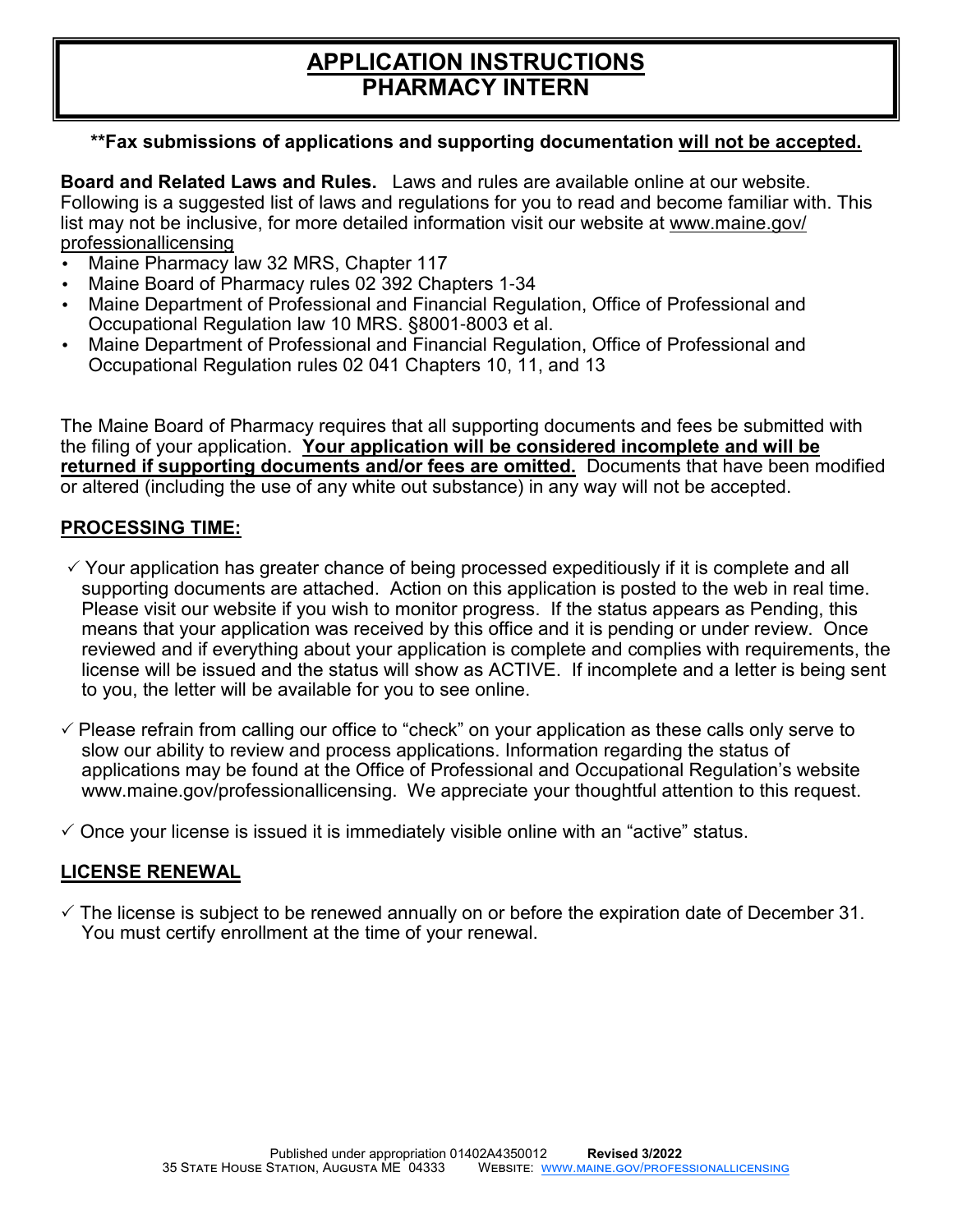

### **STATE OF MAINE DEPARTMENT OF PROFESSIONAL AND FINANCIAL REGULATION OFFICE OF PROFESSIONAL AND OCCUPATIONAL REGULATION INDIVIDUAL LICENSE APPLICATION**

|                                                                                                                                                                                                                                                                                                                                                                                                                                                            |                                                                                          | APPLICANT INFORMATION (please print)                                                       |                                    |                                                                                                                          |
|------------------------------------------------------------------------------------------------------------------------------------------------------------------------------------------------------------------------------------------------------------------------------------------------------------------------------------------------------------------------------------------------------------------------------------------------------------|------------------------------------------------------------------------------------------|--------------------------------------------------------------------------------------------|------------------------------------|--------------------------------------------------------------------------------------------------------------------------|
| FULL LEGAL NAME                                                                                                                                                                                                                                                                                                                                                                                                                                            | <b>FIRST</b>                                                                             | <b>MIDDLE INITIAL</b>                                                                      |                                    | <b>LAST</b>                                                                                                              |
| ANY OTHER NAMES EVER USED:                                                                                                                                                                                                                                                                                                                                                                                                                                 |                                                                                          |                                                                                            |                                    |                                                                                                                          |
| DATE OF BIRTH                                                                                                                                                                                                                                                                                                                                                                                                                                              | mm / dd / yyyy                                                                           | SOCIAL SECURITY NUMBER                                                                     |                                    |                                                                                                                          |
| <b>CONTACT ADDRESS</b>                                                                                                                                                                                                                                                                                                                                                                                                                                     |                                                                                          |                                                                                            |                                    |                                                                                                                          |
| <b>CITY</b>                                                                                                                                                                                                                                                                                                                                                                                                                                                | <b>STATE</b>                                                                             | <b>ZIP</b>                                                                                 | <b>COUNTY</b>                      |                                                                                                                          |
| PHONE # (                                                                                                                                                                                                                                                                                                                                                                                                                                                  | $FAX#$ (                                                                                 | E-MAIL                                                                                     |                                    |                                                                                                                          |
| consideration an applicant's criminal history record. The Office of Professional and Occupational Regulation requires a<br>criminal history records check as part of the application process for all applicants.                                                                                                                                                                                                                                           |                                                                                          |                                                                                            |                                    | <b>BACKGROUND CHECK NOTICE:</b> Pursuant to 5 MRS §5301 - 5303, the State of Maine is granted the authority to take into |
|                                                                                                                                                                                                                                                                                                                                                                                                                                                            | Educated in Foreign Country other than Canada<br>Required Fees: \$21.00 (Non-Refundable) | Maine Board of Pharmacy<br><b>Pharmacy Intern</b><br>(includes criminal record check fees) |                                    |                                                                                                                          |
| This is a one-time fee. Once this<br>license is issued you are subject to an annual<br>renewal at no cost.                                                                                                                                                                                                                                                                                                                                                 |                                                                                          |                                                                                            |                                    |                                                                                                                          |
|                                                                                                                                                                                                                                                                                                                                                                                                                                                            |                                                                                          | PI                                                                                         | Office Use Only:<br>2619 - \$21.00 | Office Use Only:<br>Check #                                                                                              |
|                                                                                                                                                                                                                                                                                                                                                                                                                                                            |                                                                                          |                                                                                            |                                    | Amount:<br>Cash $#$<br>Lic. $#$                                                                                          |
|                                                                                                                                                                                                                                                                                                                                                                                                                                                            |                                                                                          | <b>PAYMENT OPTIONS:</b>                                                                    |                                    |                                                                                                                          |
|                                                                                                                                                                                                                                                                                                                                                                                                                                                            | <b>FIRST</b>                                                                             |                                                                                            | <b>MIDDLE INITIAL</b>              | LAST                                                                                                                     |
|                                                                                                                                                                                                                                                                                                                                                                                                                                                            |                                                                                          |                                                                                            |                                    |                                                                                                                          |
|                                                                                                                                                                                                                                                                                                                                                                                                                                                            |                                                                                          |                                                                                            |                                    |                                                                                                                          |
|                                                                                                                                                                                                                                                                                                                                                                                                                                                            |                                                                                          |                                                                                            |                                    |                                                                                                                          |
|                                                                                                                                                                                                                                                                                                                                                                                                                                                            | $\Box$ I understand that fees are non-refundable                                         |                                                                                            |                                    |                                                                                                                          |
| Make checks payable to "Maine State Treasurer" - If you wish to pay by credit card, fill out the following:<br>NAME OF CARDHOLDER (please print)<br>MAILING ADDRESS OF CARDHOLDER (please print)<br>I authorize the Department of Professional and Financial Regulation, Office of Professional and Occupational Regulation to<br>charge my $\Box$ VISA $\Box$ MASTERCARD $\Box$ DISCOVER $\Box$ AMERICAN EXPRESS The following amount: \$<br>Card number: |                                                                                          |                                                                                            | <b>Expiration Date</b> mm / yyyy   |                                                                                                                          |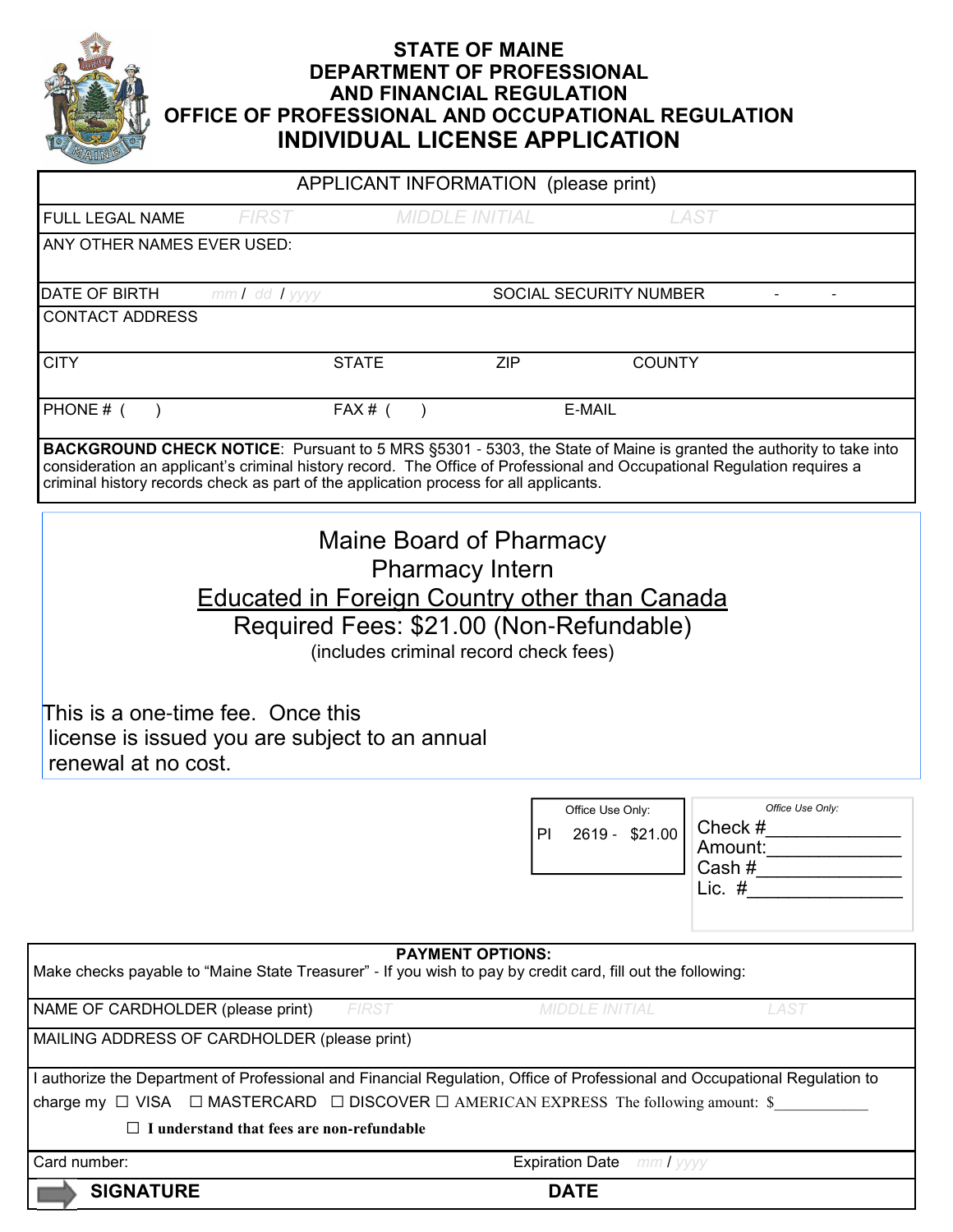### **SECTION 1: Pharmaceutical Education**

College Education for the training.

| Name of College in which you obtained your Pharmacy Degree Program. |                                       |  |  |  |
|---------------------------------------------------------------------|---------------------------------------|--|--|--|
|                                                                     |                                       |  |  |  |
| <b>Address</b>                                                      |                                       |  |  |  |
|                                                                     |                                       |  |  |  |
| Country                                                             |                                       |  |  |  |
|                                                                     |                                       |  |  |  |
| <b>Telephone Number</b>                                             |                                       |  |  |  |
|                                                                     |                                       |  |  |  |
| <b>College Contact Person</b>                                       | <b>Title</b>                          |  |  |  |
|                                                                     |                                       |  |  |  |
| <b>Contact Telephone Number</b>                                     | Date of Enrollment/Date of Graduation |  |  |  |
|                                                                     |                                       |  |  |  |
| <b>Contact E-mail Address</b>                                       |                                       |  |  |  |
|                                                                     |                                       |  |  |  |

**You must submit written verification of matriculation in or graduation from a pharmacy professional academic degree program. For applicants who have not yet graduated, maintenance of matriculation is an ongoing requirement of licensure. Examples of accepted documents are college transcript in English, or FPGEC from NABP.** 

**SECTION 2:** Check appropriate response to the question below. Any YES response must be fully explained by written statement on a separate sheet of paper, signed and dated, and submitted with your application.

| Have you ever received a sanction from Medicare or from a state Medicaid<br>program?                                                                                                                                                                      |                         |
|-----------------------------------------------------------------------------------------------------------------------------------------------------------------------------------------------------------------------------------------------------------|-------------------------|
| $\Box$ Medicare OR $\Box$ Medicaid Program (State) ___<br>2. Submit a copy of the official action by the entity.<br>3. Provide a detailed explanation in your own words on a separate sheet of<br>paper.                                                  |                         |
| Clarification on programs:<br>Medicare – Health program administered by the United States government<br>for people that are (1) ages 65 or older, (2) under the age of 65 with certain<br>disabilities, and/or (3) all ages with end-stage renal disease. | $\Box$ Yes<br>$\Box$ No |
| Medicaid – Health program administered by the United States government<br>for people with limited incomes.                                                                                                                                                |                         |
| MaineCare – Health program administered by the State of Maine with similar<br>eligibility requirements as Medicaid.                                                                                                                                       |                         |